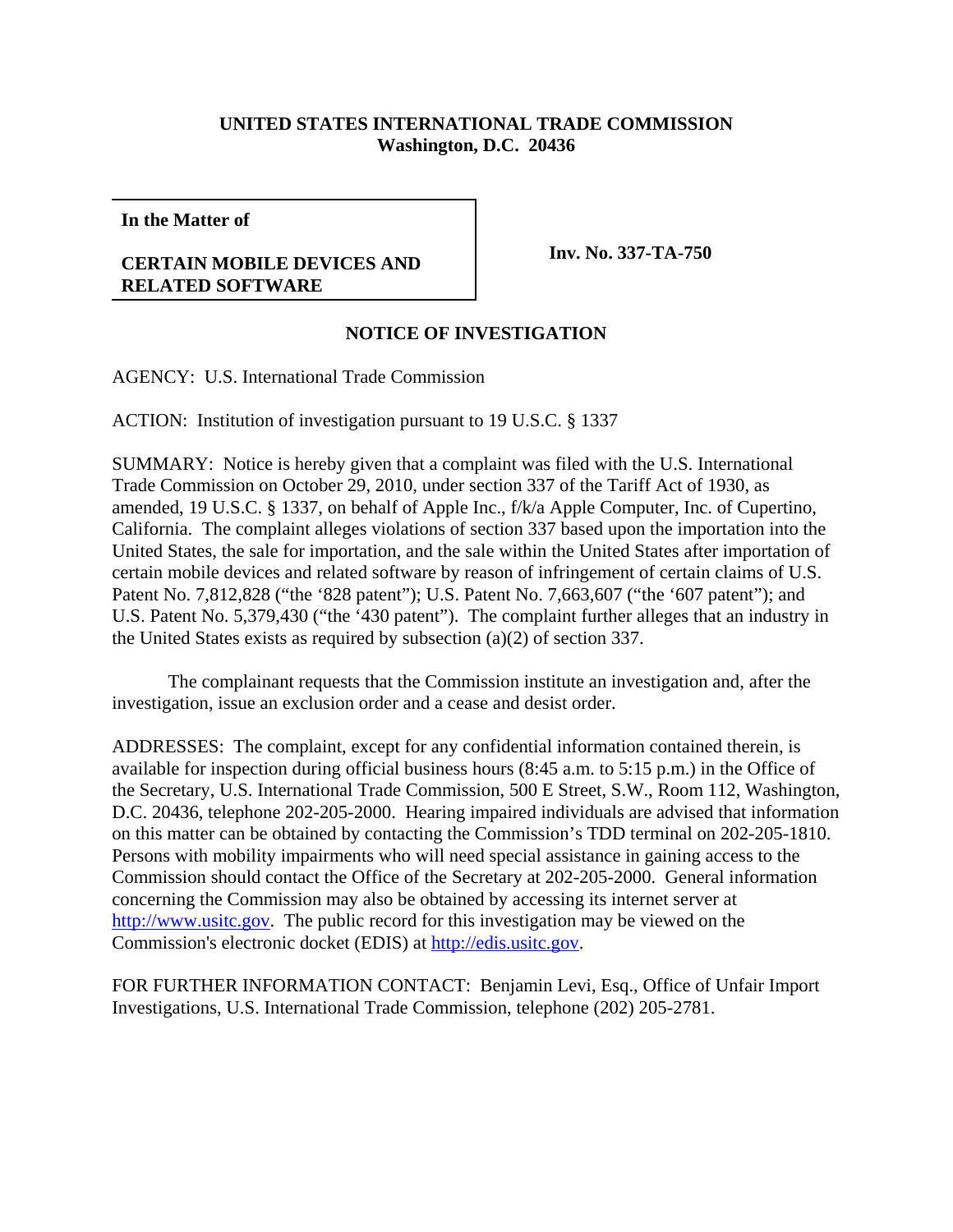AUTHORITY: The authority for institution of this investigation is contained in section 337 of the Tariff Act of 1930, as amended, and in section 210.10 of the Commission's Rules of Practice and Procedure, 19 C.F.R. § 210.10 (2010).

SCOPE OF INVESTIGATION: Having considered the complaint, the U.S. International Trade Commission, on November 23, 2010, ORDERED THAT –

(1) Pursuant to subsection (b) of section 337 of the Tariff Act of 1930, as amended, an investigation be instituted to determine whether there is a violation of subsection  $(a)(1)(B)$  of section 337 in the importation into the United States, the sale for importation, or the sale within the United States after importation of certain mobile devices and related software that infringe one or more of claims 1, 2, 10, 11, 24-26 and 29 of the '828 patent; claims 1-7 and 10 of the '607 patent; and claims 1, 3, and 5 of the '430 patent, and whether an industry in the United States exists as required by subsection (a)(2) of section 337;

(2) For the purpose of the investigation so instituted, the following are hereby named as parties upon which this notice of investigation shall be served:

(a) The complainant is:

Apple Inc., f/k/a Apple Computer, Inc. 1 Infinite Loop Cupertino, CA 95014

(b) The respondents are the following entities alleged to be in violation of section 337, and are the parties upon which the complaint is to be served:

> Motorola, Inc. 1303 East Algonquin Road Schaumburg, IL 60196

Motorola Mobility, Inc. 600 North U.S. Highway 45 Libertyville, IL 60048

(c) The Commission investigative attorney, party to this investigation, is Benjamin Levi, Esq., Office of Unfair Import Investigations, U.S. International Trade Commission, 500 E Street, S.W., Suite 401, Washington, D.C. 20436; and

(3) For the investigation so instituted, the Honorable Paul J. Luckern, Chief Administrative Law Judge, U.S. International Trade Commission, shall designate the presiding Administrative Law Judge.